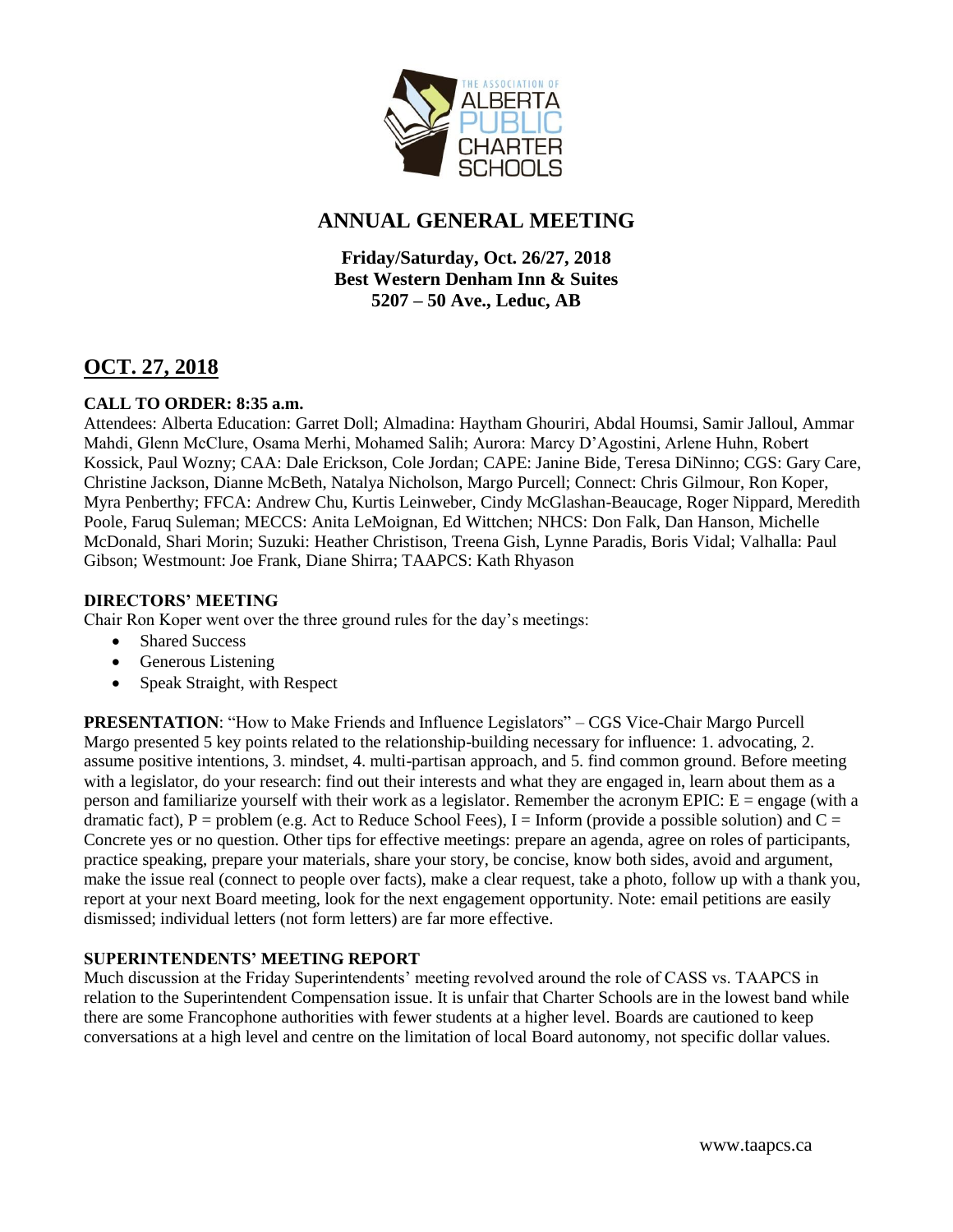#### **ANNUAL GENERAL MEETING**

- 1.1 Introductions
- 1.2 Consideration of Agenda Add item 4.6 Proposal for approval of Executive Director compensation.
- 1.3 **#18/10/27-1AGM** Motion to Approve Agenda as amended Moved by Janine Bide, seconded by Christine Jackson. CARRIED.
- 1.3 **#18/10/27-2AGM** Motion to approve SGM Minutes as Circulated Moved by Haytham Ghouriri, seconded by Janine Bide. CARRIED.
- 1.4 School Spotlight New Horizons Charter School NHCS Principal Ted Zarowny showed a stunning, self-produced presentation of what was referred to as the "perpetual state of construction" the school has been in for the past 5 years, including a full year of planning, another of construction, another of identifying deficiencies and equipping the building for its Grand Re-opening (although the school did stay open and functional throughout). The increased amount of lighting (among other visible improvements) is very welcome but does not reveal where a great deal of the \$8m in modernization funding was spent: under the floors and above the ceilings. Nevertheless, the conclusion of the project was joyously celebrated by all.
- 1.5 Research Report Aurora Academic Charter School: Dr. Paul Wozny & Nicole Ofosu "Investigating Parent Perceptions of Parent-Teacher Interview Processes as a Lens to Improve Social Connectedness". Hypothesis: Improved parent-teacher engagement coupled with healthy and robust social connectedness, within school communities, will address student and community diversity and improvement of student academic outcomes and well-being.

 This research will take place over the upcoming year with the help of several post-secondary partners in an attempt to answer 3 questions:

What are the strengths of existing Parent-Teacher interview processes in your school? What are the weaknesses/challenges of existing Parent-Teacher interview processes in your school as evidenced in your lived experiences?

 How could Parent-Teacher interview processes be improved to enhance parental engagement and social connectedness within your school context?

 Partners include Principal Investigator Dr. Malcolm Steinberg, MD MSc, Simon Fraser University, and Co-Investigators Dr. Paul Veugelers, PhD, PDF, University of Alberta, and Dr. Owen Livermore PhD, Edmonton Public Schools (school TBD). AE support allowed the hiring of Graduate Student Co-Investigator Mrs. Nicole Ofosu, U. of A. PhD Candidate.

#### *Elections: First call for Nominations*

*Administrative Officers/Board of Governors – No nominations for any of the positions.*

#### **2. REPORTS**

2.1 Charter Board Directors' Report

 Ron reported that the learning curve has been steep but we are trying to proceed in a balanced fashion while emphasizing what we stand for and what our needs are. The various Board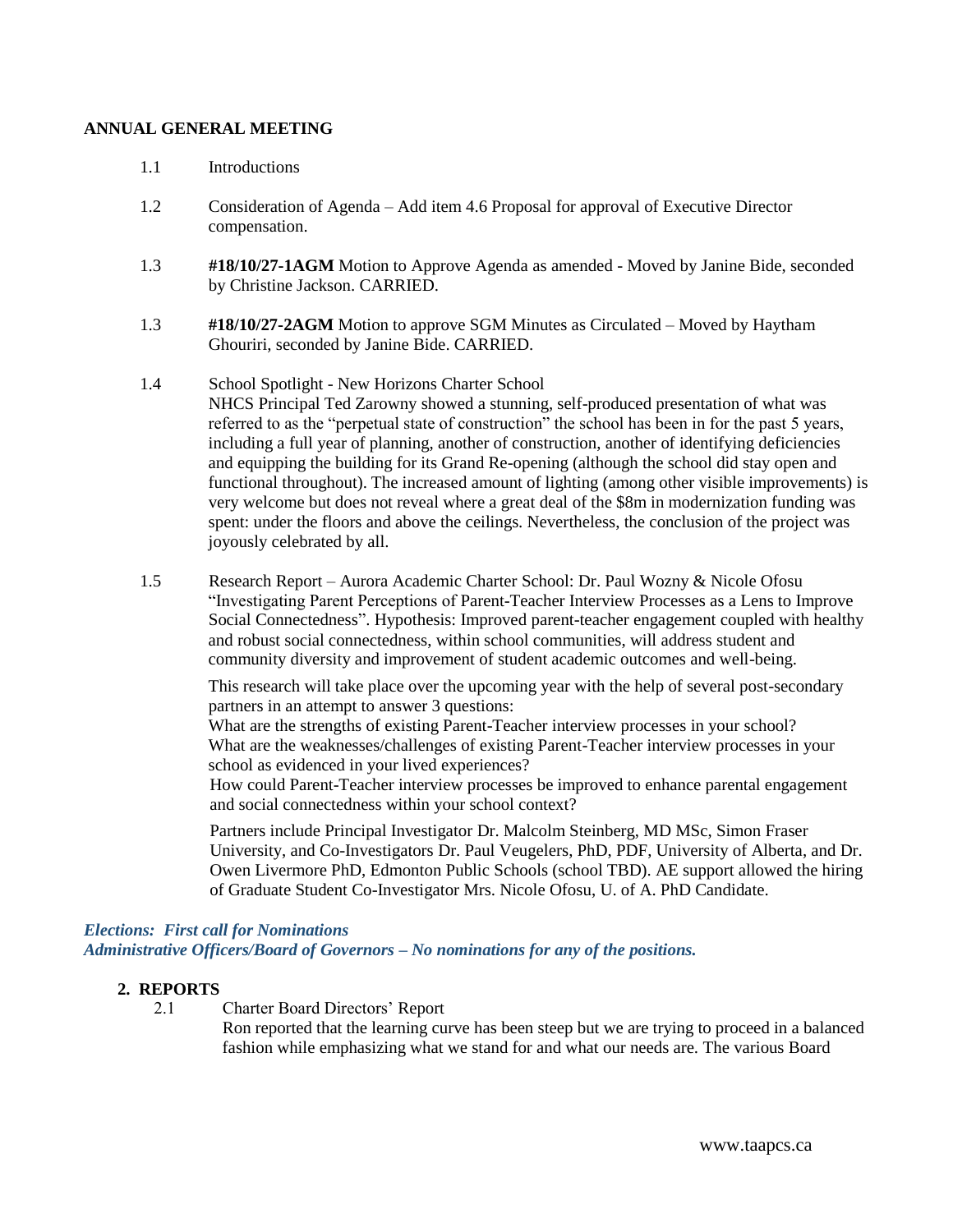committees are gaining traction.

2.2 Officers' & EAC Report

 Joe reported that the Superintendents were able to capitalize on some good conversation with Jeff Johnson and a few of the MLA's that arrived early for the Friday dinner. Though some of the issues facing charter schools may appear to be minor, they might best be viewed as incremental steps which could impact our survival (e.g. Superintendent compensation, talk of one north and one south Superintendent with only two Boards, etc.)

2.3 Correspondence Meredith distributed a list of correspondence sent and received over the past year.

#### 2.4 Committees Update

 Kath expressed her appreciation for the work the committees have done over the past year, and will send out an all-call for volunteers to fill the vacant and vacated spaces.

## 2.5 Communications Committee Report

 Major initiatives have been looking at improving communication through Google, becoming familiar with the political landscape, website upgrade, and developing an advocacy strategy that will serve us well in preparation for next year's election. The committee plans to put together and distribute an information package detailing the positions of the various political parties on charter schools.

#### 2.6 Strategic Planning Report

 Progress needs to be made on the furtherance of our three strategic plan goals (governance, speaking with one voice and research); this will come forward to the Directors' Committee.

- 2.7 Alberta Education Field Services
	- The future K-4 curriculum is now available and can be accessed at: [https://new.learnalberta.ca/?sections=%5B%7B%22name%22:%22Home%22,%22aut](https://new.learnalberta.ca/?sections=%5B%7B%22name%22:%22Home%22,%22autoHeight%22:true%7D%5D) [oHeight%22:true%7D%5D.](https://new.learnalberta.ca/?sections=%5B%7B%22name%22:%22Home%22,%22autoHeight%22:true%7D%5D) It will be past the draft stage by December and ready for implementation after that.
	- New resources will not be developed; present ones will be reviewed for alignment.
	- An AE committee is drafting guidelines for isolation rooms; these will go to school authorities for feedback.
	- The Transportation Ministry is looking at Mandatory Entry Level Training (MELT) of bus drivers; retraining will also be provided and funded by government.
	- You can access good information about cannabis at [www.drugsafe.ca](http://www.drugsafe.ca/)
	- The government will continue to use Canada Post despite the rotating strikes.
	- Two charters are due for evaluation next spring; please consider these formative assessments in support of an action plan prior to your application for renewal.

*Elections: Second call for Nominations Administrative Officers/Board of Governors – No nominations for any of the positions.*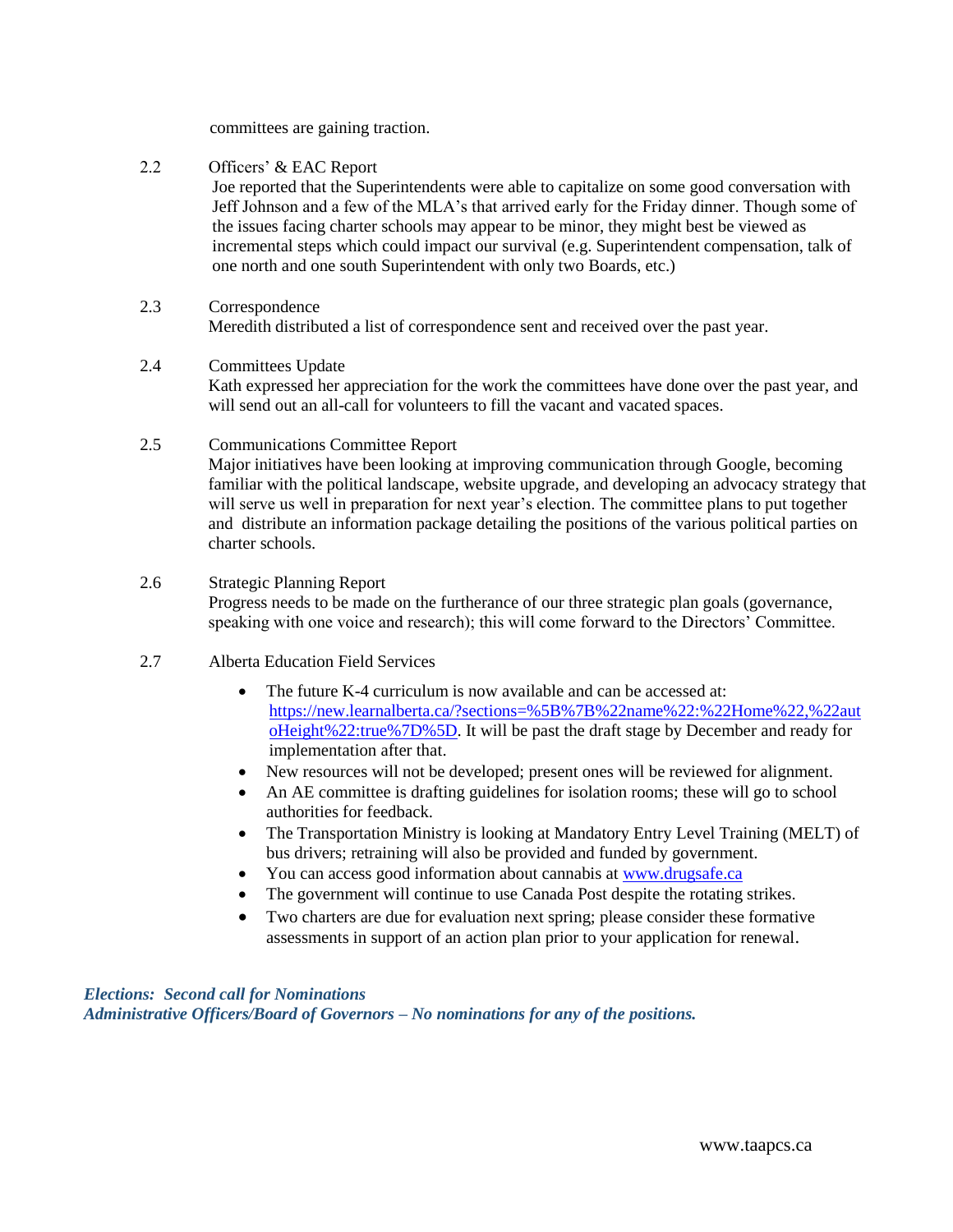## **3. BUSINESS ARISING**

- 3.1 Annual Report Distributed with thanks for the contributions of all schools.
- 3.2 Financial Report
	- 3.2.1 **#18/10/27-3AGM** Motion to accept the report of the 2018 Audited Financial Statements as presented. MOVED by Boris Vidal, seconded by Haytham Ghouriri. CARRIED.

## **4. NEW BUSINESS (& discussion)**

*Elections: Third and final call for nominations Administrative Officers/ Board of Governors Natalya Nicholson nominated Gary Care for Vice-Chair of the Board of Governors. Nomination seconded by Arlene Huhn. Cindy McGlashan-Beaucage nominated Faruq Suleman for the position of Vice-Chair of the Board of Governors. Nomination seconded by Arlene Huhn.* 

- 4.1Gary and Faruq agreed to act as Co-Vice-Chairs.  **#18/10/27-4AGM** Motion to accept the results of the 2018 nominations. Moved by Faruq Suleman, seconded by Janine Bide. CARRIED.
- 4.2 Speech from Elected Chair Gary and Faruq thanked those present for this opportunity to serve the Association.

## 4.3 EAC Officers

- 4.3.1 **#18/10/27-5AGM** Motion that Secretary Treasurers from all schools be voluntary members of the Executive Advisory Committee. Moved by Janine Bide, seconded by Paul Gibson. CARRIED.
- 4.4 Response to Government re: superintendent compensation There has been no response to our letter of Oct. 15. If we do get some traction with this, Ron will be requesting assistance from his fellow Directors. There was a concern raised about the tone of the letter but the consensus was that it was not inappropriate. Where deemed necessary and when time permits, draft letters may be forwarded to Board Chairs for feedback.
- 4.5 Awards and Recognition Policy 8 Appendix 3 **#18/10/27-6AGM** Motion that the document developed to determine the recipient of the Halvar Jonson Award be appended to the Awards and Recognition Policy. Moved by Faruq Suleman, seconded by Christine Jackson. CARRIED.
- 4.6 **#18/10/27-7AGM** Motion to approve the Executive Director Compensation for one year commencing December 1, 2018 at the level of \$750/day for up to 50 days. Moved by Diane Shirra, seconded by Janine Bide. CARRIED.
- 4.7 The suggestion was made that we find a way for departing Directors to still have a role within TAAPCS. This will go to the Directors' Committee for discussion.